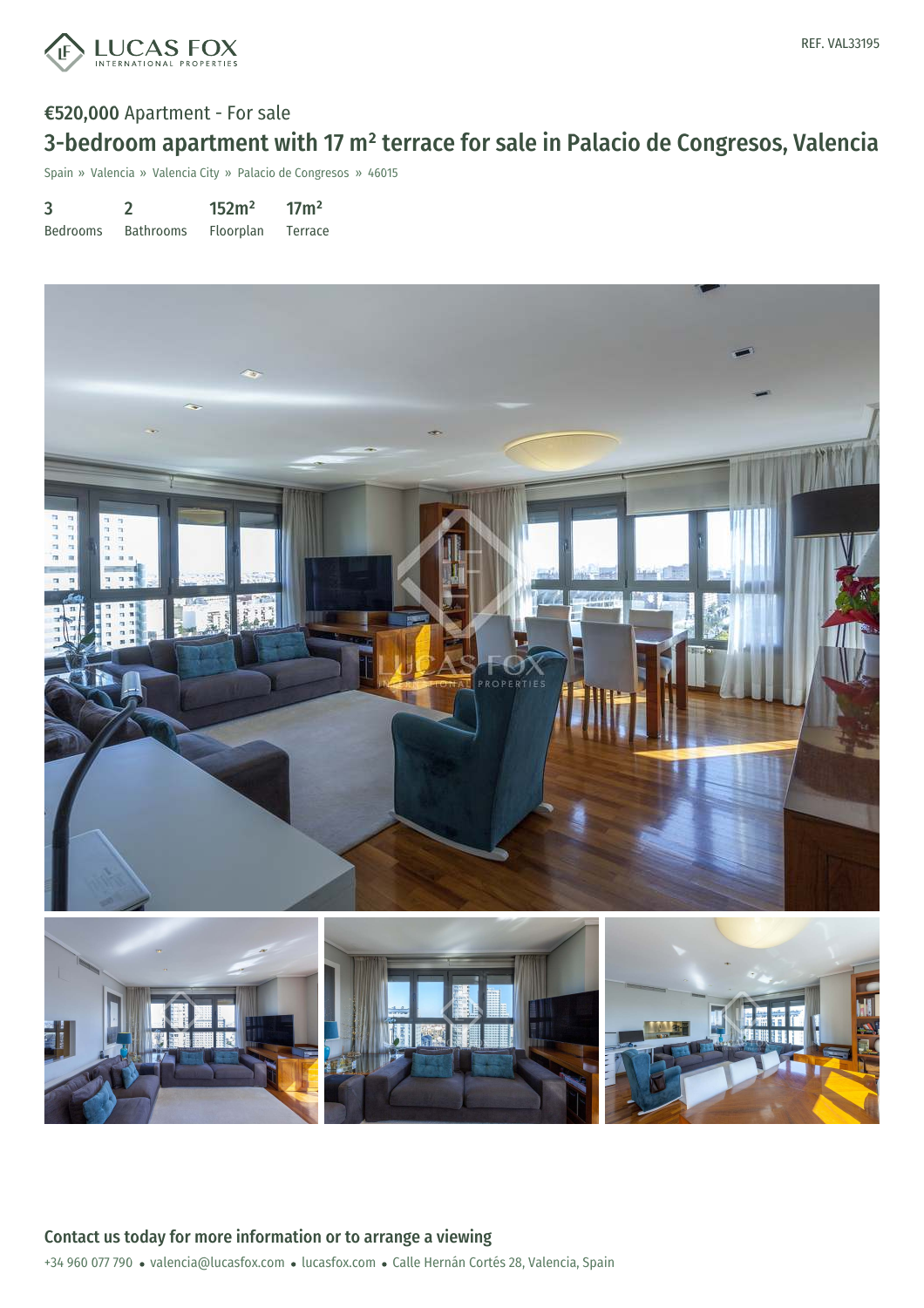

### €520,000 Apartment - For sale

## 3-bedroom apartment with 17 m² terrace for sale in Palacio de Congresos, Valencia

Spain » Valencia » Valencia City » Palacio de Congresos » 46015

| 3               |                  | 152m <sup>2</sup> | 17 <sup>m²</sup> |
|-----------------|------------------|-------------------|------------------|
| <b>Bedrooms</b> | <b>Bathrooms</b> | Floorplan         | Terrace          |

#### OVERVIEW

# Refurbished 125 m² apartment with a 17 m² terrace for sale on the top floor of an exclusive residence in the Palacio de Congresos area, Valencia.

This 125 m² apartment is located on the thirteenth floor of one of the best buildings in the Palacio de Congresos area, with a 24-hour concierge and security service, a children's play area, a gym, a padel tennis court, a social club and a beautiful swimming pool.

The property is tremendously bright and sunny, due to the exteriority of all its rooms and its south-easterly aspect. In addition, enjoy incredible panoramic views of the entire city.

The apartment measures 127  $m^2$ , plus a 17  $m^2$  terrace, with access from the livingdining room and the three bedrooms.

We enter through a practical hall decorated with a beautiful wallpaper in dark tones. On the left-hand side, there is the almost 40 m² living-dining room, with large windows and access to a large and practical 17 m<sup>2</sup> terrace, with enough space to have a table with chairs, some sun loungers or a reading area. Adjacent to the living-dining room is the kitchen, with a large storage capacity, access to a practical gallery and a dining area.

The night area houses the master bedroom, with a large white lacquered wardrobe and a private bathroom with shower. It also has two bedrooms, both with access to the terrace and a bathroom with bathtub.

It is worth noting the brightness of all the rooms, as they are all exterior facing except the bathrooms.

The property has natural Aromo wood floors, double glazing and thermal and acoustic insulation, white lacquered interior carpentry, individual heating by radiators and hot and cold air conditioning.

It also has a garage and a storage room in the same building, included in the price.



#### [lucasfox.com/go/val33195](https://www.lucasfox.com/go/val33195)

Terrace, Concierge service, Gym, Lift, Natural light, Wooden flooring, Parking, Air conditioning, Balcony, Built-in wardrobes, Domotic system, Double glazing, Equipped Kitchen, Exterior, Heating, Near international schools, Renovated, Storage room, Transport nearby, Utility room, Wheelchair access